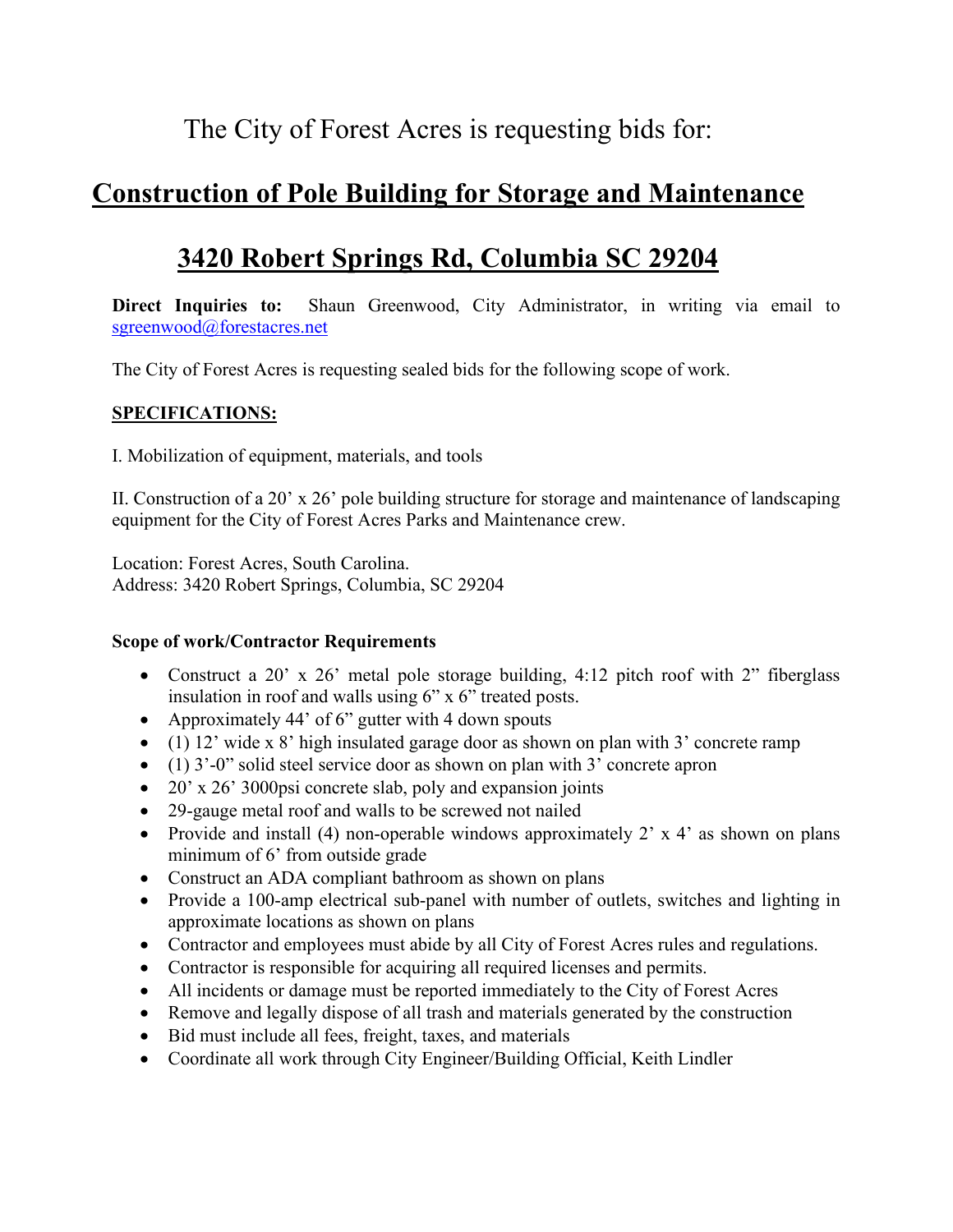## **Terms and Conditions:**

.

Contractor must have licensed, experienced and qualified personnel performing and overseeing the work.

All work is to be performed according to all applicable Federal, state, and local regulations.

Pricing should be valid for 30 Days.

Vendor shall not outsource to another vendor without written permission from The City of Forest Acres.

Indemnification and Insurance - The successful vendor(s) shall indemnify and hold the City of Forest Acres and its officers, agents, employees and assigns, harmless from any liability imposed for injury whether arising before or after completion of work hereunder, or in any manner directly or indirectly caused, occasioned or contributed to, or claimed to be caused, occasioned or contributed to, in whole or in part, by reason of any act or omission, including strict liability or negligence of vendor, or of anyone acting under vendor's direction or control or on its behalf, in connection with or incident to, or arising out of the performance of this contract. The successful vendor shall maintain and shall require all of its subcontractors to maintain general insurance. Proof of this insurance must list the City of Forest Acres as additionally insured. Proof of Workers Compensation insurance is also required prior to the vendor or any subcontractors commencing work on City property.

# **SUBMISSION OF PROPOSALS**

Sealed bids received after the above date and time will be considered late and will not be accepted. The City of Forest Acres will not pay costs incurred in the bid preparation, including the costs for printing, demonstration, negotiation process, etc. All costs for the preparation of the bid shall be borne by the respondent. The deadline for receipt of proposals is **5 p.m. local time, May 27, 2022** to the attention of

Shaun Greenwood City Administrator 5209 N. Trenholm Rd Columbia, SC 29206

The City will conduct a site visit for the property for any potential bidders on May 11, 2022 at 1:00PM at 3420 Robert Springs, Columbia, SC 29204.

Proposals must arrive no later than the time listed above. Proposals arriving after that time will be rejected. Each proposal must be enclosed in a sealed envelope and labeled: **Bid # 22-002 Construction of Building.**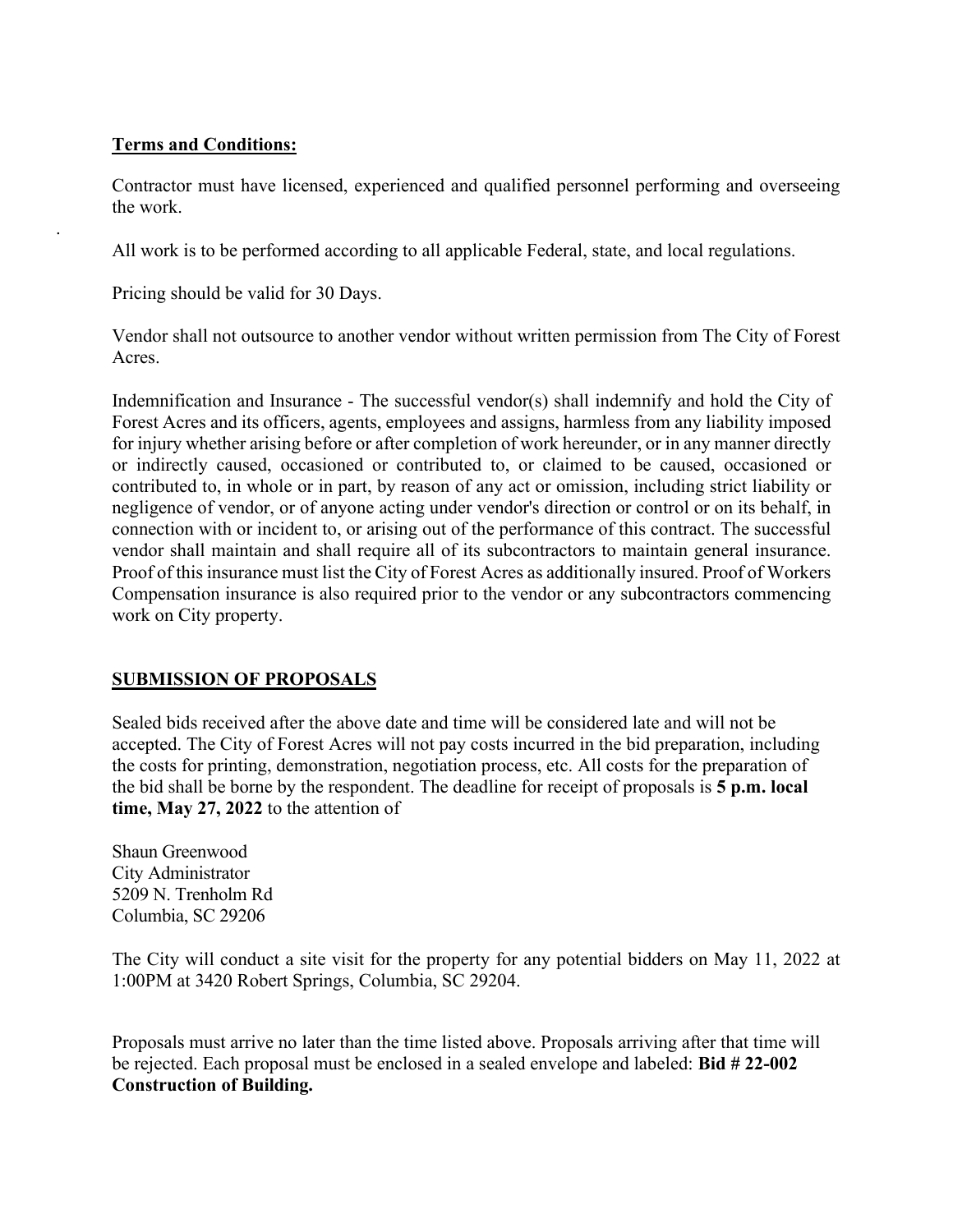The City will conduct a virtual bid ( https://us02web.zoom.us/j/82414517334) opening on May 30, 2022 at 11 am. The link for the bid opening will be posted on the City of Forest Acres Website <https://www.forestacres.net/bids-and-quotes>

## **RIGHT TO REJECT BIDS**

The City of Forest Acres reserves the right to reject any and all bids or any part of any proposals, to waive minor defects or technicalities, or to solicit new bids on the same project or on a modified project which may include portions of the originally proposed project as the City of Forest Acres may deem necessary in its best interest. The City also reserves the right to negotiate with any respondent, all or part of any bids that is in the best interest of the City. The City of Forest Acres shall reserve the right to select the proposal that is most advantageous to the City.

## **INTERPRETATIONS AND ADDENDA**

No interpretation made to any respondent as to the meaning of the bid request shall be binding on the City of Forest Acres unless repeated in writing and distributed as an addendum by the City of Forest Acres. Interpretations and/or clarification shall be requested in writing from the City of Forest Acres, Shaun Greenwood, City Administrator.

#### **CONFIDENTIALITY OF DOCUMENTS**

All responses to the bid request submitted by vendors shall be deemed public documents at the time opened by City of Forest Acres. The bid request is intended to be worded in a manner so as not to elicit proprietary information from the vendor. If proprietary information is submitted as part of the bid, such information is to be labeled proprietary and be accompanied with a request that the information is to be returned by the City of Forest Acres to the respondent.